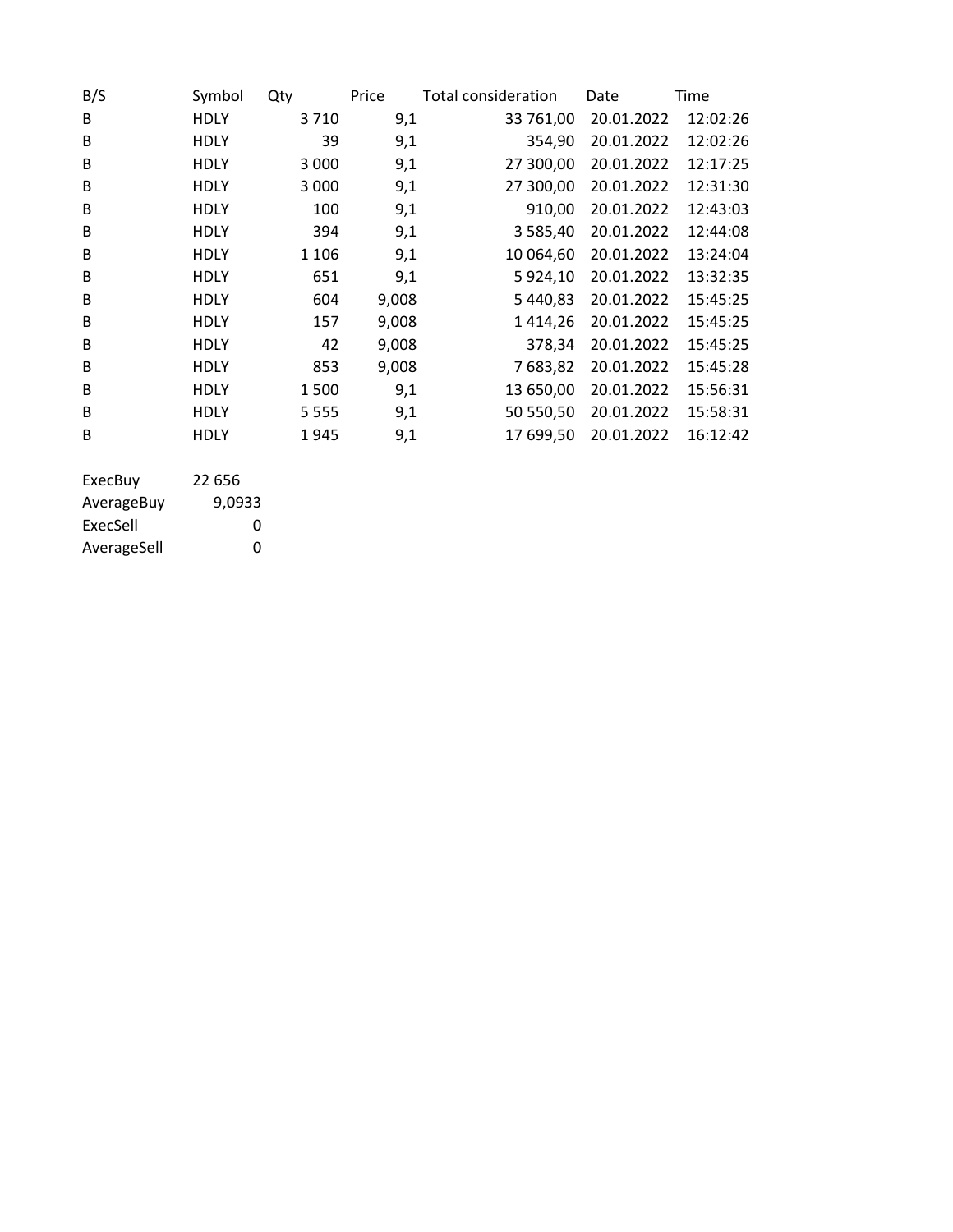| B/S     | Symbol      | Qty |         | Price | Total consideration | Date       | Time     |
|---------|-------------|-----|---------|-------|---------------------|------------|----------|
| B       | <b>HDLY</b> |     | 3715    | 9,1   | 33 806,50           | 21.01.2022 | 09:08:06 |
| B       | <b>HDLY</b> |     | 2721    | 9,105 | 24 774,71           | 21.01.2022 | 09:55:59 |
| B       | <b>HDLY</b> |     | 1 2 7 9 | 9,105 | 11 645,30           | 21.01.2022 | 10:18:05 |
| B       | <b>HDLY</b> |     | 2 2 8 5 | 9,1   | 20 793,50           | 21.01.2022 | 10:18:05 |
| B       | <b>HDLY</b> |     | 5 0 0 0 | 9     | 45 000,00           | 21.01.2022 | 11:08:01 |
| B       | <b>HDLY</b> |     | 1800    | 9     | 16 200,00           | 21.01.2022 | 11:17:43 |
| B       | <b>HDLY</b> |     | 200     | 9     | 1800,00             | 21.01.2022 | 11:19:50 |
| B       | <b>HDLY</b> |     | 1 0 0 0 | 8,945 | 8945,00             | 21.01.2022 | 11:49:03 |
| B       | <b>HDLY</b> |     | 1071    | 8,8   | 9424,80             | 21.01.2022 | 12:19:51 |
| B       | <b>HDLY</b> |     | 329     | 8,8   | 2895,20             | 21.01.2022 | 13:33:42 |
| B       | <b>HDLY</b> |     | 837     | 8,8   | 7 3 6 5 , 6 0       | 21.01.2022 | 13:36:14 |
| B       | <b>HDLY</b> |     | 587     | 8,899 | 5 2 2 3 , 7 1       | 21.01.2022 | 14:47:12 |
| B       | <b>HDLY</b> |     | 320     | 8,95  | 2 864,00            | 21.01.2022 | 16:12:26 |
| B       | <b>HDLY</b> |     | 740     | 8,95  | 6 623,00            | 21.01.2022 | 16:12:26 |
| ExecBuy | 21884       |     |         |       |                     |            |          |

| AverageBuy  | 9,0185 |
|-------------|--------|
| ExecSell    | 0      |
| AverageSell | O      |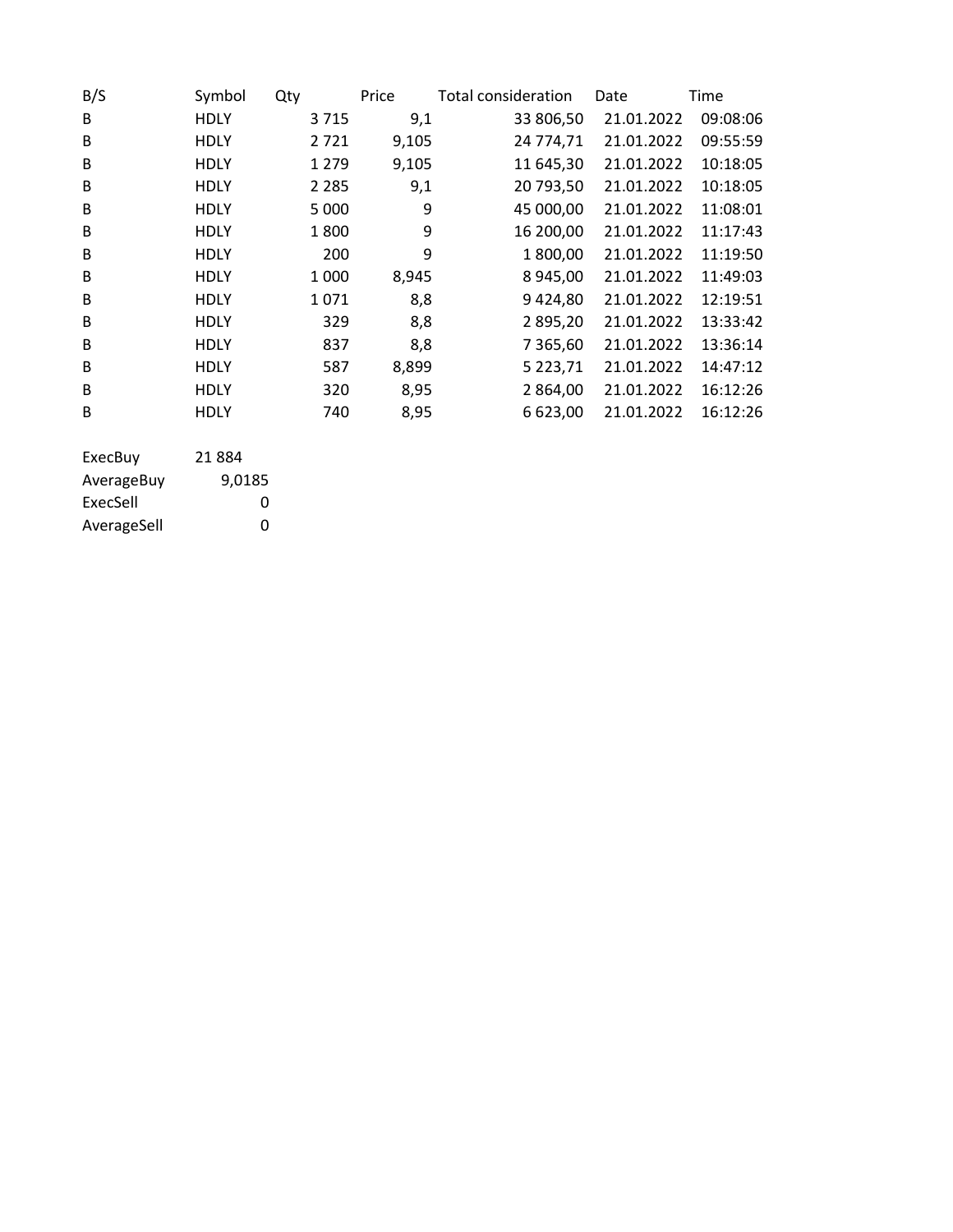| B/S     | Symbol      | Qty     | Price | <b>Total consideration</b> | Date       | Time     |
|---------|-------------|---------|-------|----------------------------|------------|----------|
| B       | <b>HDLY</b> | 3 0 0 0 | 9,01  | 27 030,00                  | 24.01.2022 | 10:28:52 |
| B       | <b>HDLY</b> | 613     | 9,01  | 5 5 2 3 , 1 3              | 24.01.2022 | 10:28:54 |
| B       | <b>HDLY</b> | 2 0 0 0 | 9,01  | 18 020,00                  | 24.01.2022 | 10:31:35 |
| B       | <b>HDLY</b> | 816     | 9,01  | 7 3 5 2 , 16               | 24.01.2022 | 11:10:38 |
| B       | <b>HDLY</b> | 4571    | 9,01  | 41 184,71                  | 24.01.2022 | 11:16:22 |
| B       | <b>HDLY</b> | 6500    | 9,001 | 58 506,50                  | 24.01.2022 | 11:31:00 |
| B       | <b>HDLY</b> | 1 1 0 3 | 8,9   | 9816,70                    | 24.01.2022 | 12:24:06 |
| B       | <b>HDLY</b> | 2897    | 8,9   | 25 783,30                  | 24.01.2022 | 12:24:06 |
| B       | <b>HDLY</b> | 30      | 8,85  | 265,50                     | 24.01.2022 | 13:47:24 |
| B       | <b>HDLY</b> | 656     | 8,85  | 5 805,60                   | 24.01.2022 | 13:47:24 |
| B       | <b>HDLY</b> | 1010    | 8,899 | 8987,99                    | 24.01.2022 | 14:29:29 |
| B       | <b>HDLY</b> | 2 9 9 0 | 8,899 | 26 608,01                  | 24.01.2022 | 14:29:29 |
| B       | <b>HDLY</b> | 2716    | 8,85  | 24 036,60                  | 24.01.2022 | 14:45:46 |
| B       | <b>HDLY</b> | 857     | 8,85  | 7 5 8 4 , 4 5              | 24.01.2022 | 14:49:29 |
| B       | <b>HDLY</b> | 741     | 8,85  | 6 5 5 7 , 8 5              | 24.01.2022 | 15:08:05 |
| B       | <b>HDLY</b> | 299     | 8,85  | 2 646,15                   | 24.01.2022 | 15:19:50 |
| B       | <b>HDLY</b> | 810     | 8,85  | 7 168,50                   | 24.01.2022 | 15:19:50 |
| B       | <b>HDLY</b> | 891     | 8,85  | 7885,35                    | 24.01.2022 | 16:14:01 |
|         |             |         |       |                            |            |          |
| ExecBuy | 32 500      |         |       |                            |            |          |

| -------     |        |
|-------------|--------|
| AverageBuy  | 8,9465 |
| ExecSell    | O      |
| AverageSell | ŋ      |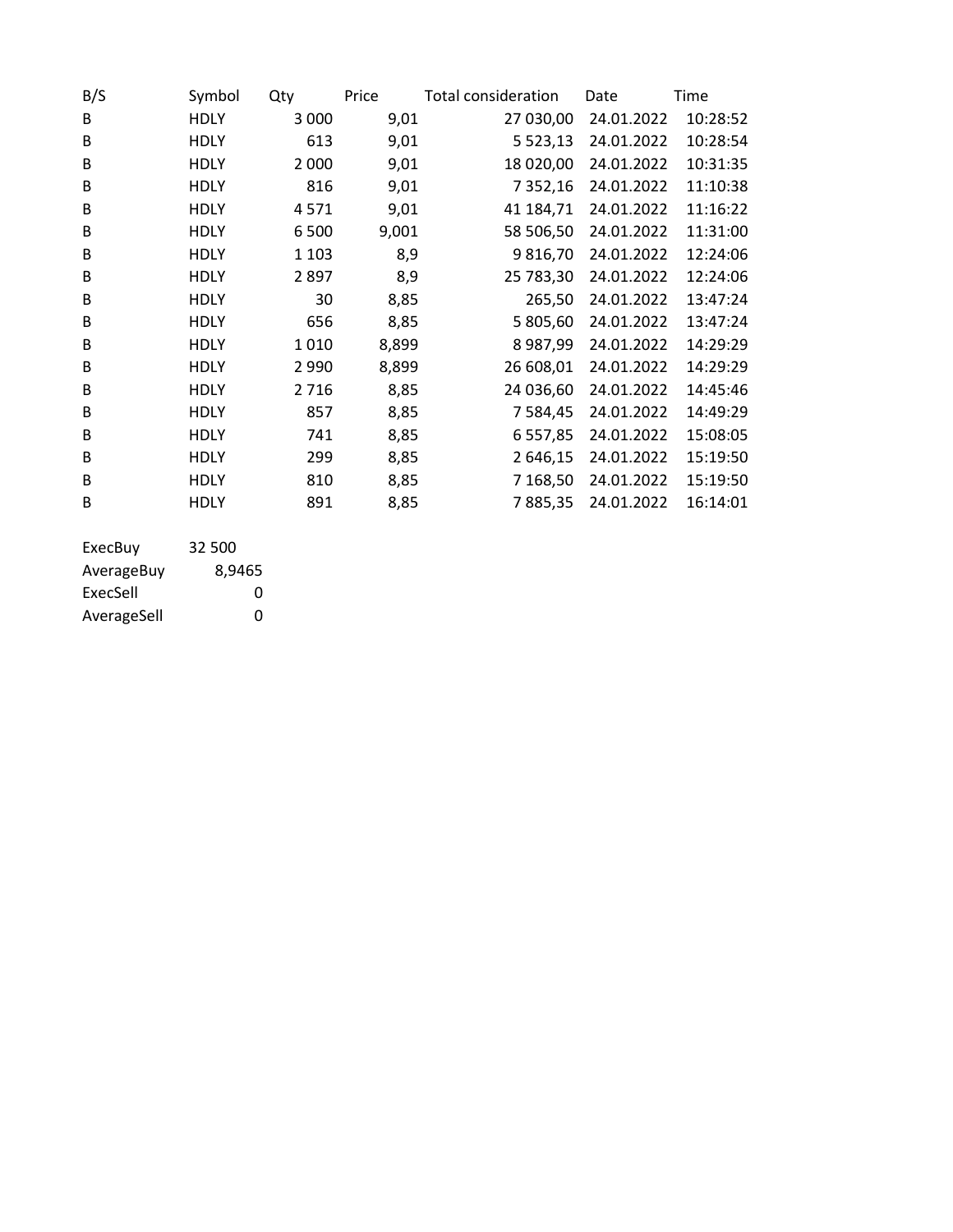| B/S                   | Symbol           | Qty     | Price | Total consideration | Date       | Time     |
|-----------------------|------------------|---------|-------|---------------------|------------|----------|
| B                     | <b>HDLY</b>      | 552     | 8,974 | 4 9 5 3 , 6 5       | 25.01.2022 | 09:51:38 |
| B                     | <b>HDLY</b>      | 4807    | 8,975 | 43 142,83           | 25.01.2022 | 09:51:38 |
| B                     | <b>HDLY</b>      | 6 6 4 1 | 8,975 | 59 602,98           | 25.01.2022 | 09:57:00 |
| B                     | <b>HDLY</b>      | 5 3 0 4 | 8,959 | 47 518,54           | 25.01.2022 | 11:40:11 |
| B                     | <b>HDLY</b>      | 2696    | 8,959 | 24 153,46           | 25.01.2022 | 11:40:11 |
| B                     | <b>HDLY</b>      | 10 000  | 9     | 90 000,00           | 25.01.2022 | 12:56:54 |
| B                     | <b>HDLY</b>      | 4 2 8 9 | 8,93  | 38 300,77           | 25.01.2022 | 15:04:19 |
| B                     | <b>HDLY</b>      | 711     | 8,93  | 6 3 4 9 , 2 3       | 25.01.2022 | 15:10:32 |
| B                     | <b>HDLY</b>      | 3 0 0 0 | 8,934 | 26 802,00           | 25.01.2022 | 15:27:19 |
| B                     | <b>HDLY</b>      | 5612    | 8,818 | 49 486,62           | 25.01.2022 | 16:15:14 |
| ExecBuy<br>AverageBuy | 43 612<br>8,9496 |         |       |                     |            |          |

ExecSell 0 AverageSell 0